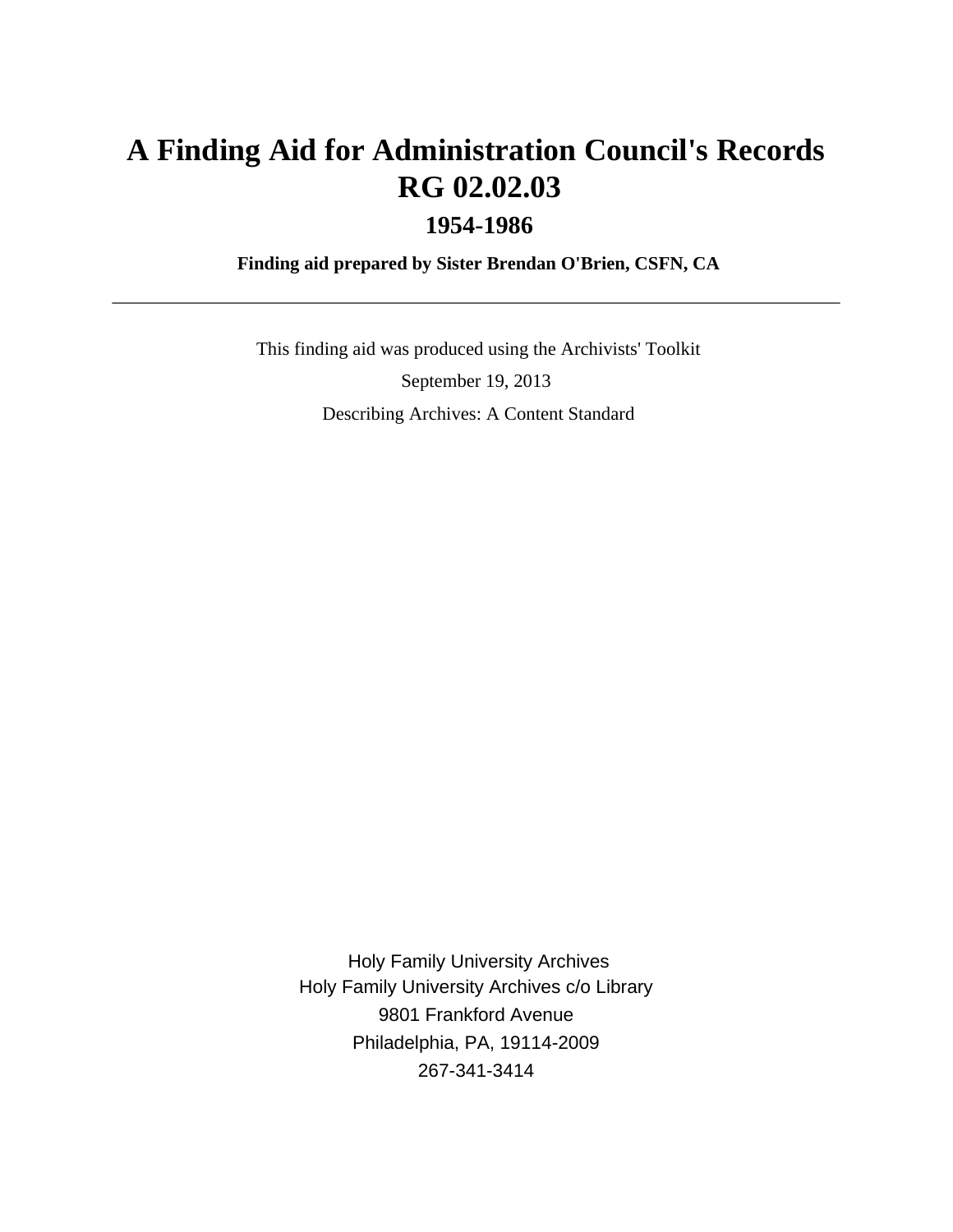# **Table of Contents**

 $\overline{\phantom{a}}$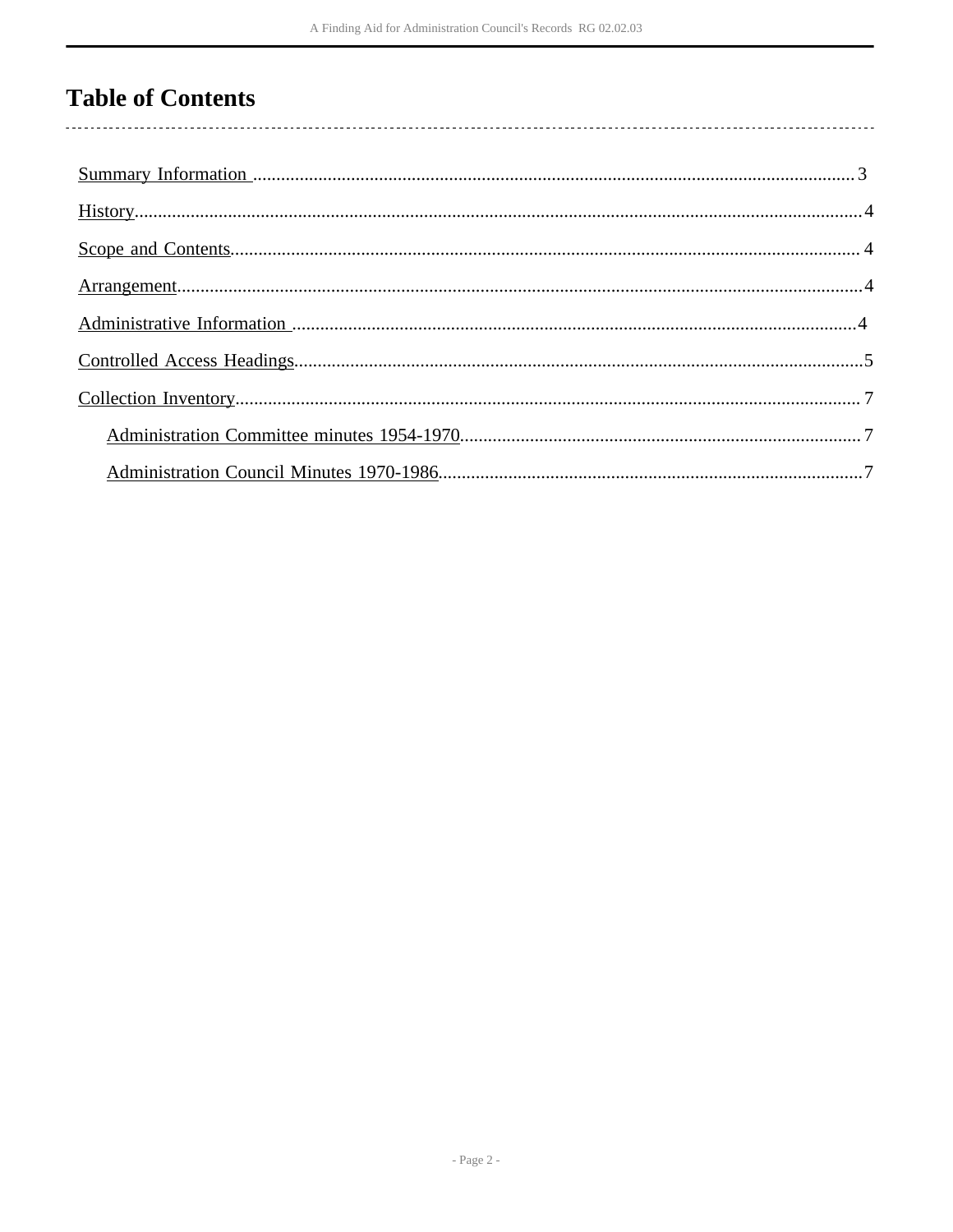## <span id="page-2-0"></span>**Summary Information**

| <b>Repository</b>          | Holy Family University Archives                                                                                                                                                                                                                                                                                                                                                                                                                                                                  |
|----------------------------|--------------------------------------------------------------------------------------------------------------------------------------------------------------------------------------------------------------------------------------------------------------------------------------------------------------------------------------------------------------------------------------------------------------------------------------------------------------------------------------------------|
| <b>Creator</b>             | Holy Family University (Philadelphia, Pa.). Administration Council.                                                                                                                                                                                                                                                                                                                                                                                                                              |
| <b>Title</b>               | <b>Administration Council records</b>                                                                                                                                                                                                                                                                                                                                                                                                                                                            |
| <b>Date</b>                | 1954-1986                                                                                                                                                                                                                                                                                                                                                                                                                                                                                        |
| <b>Extent</b>              | 1.0 Linear feet (2 manuscript boxes)                                                                                                                                                                                                                                                                                                                                                                                                                                                             |
| Language                   | English                                                                                                                                                                                                                                                                                                                                                                                                                                                                                          |
| <b>Language of Records</b> | English                                                                                                                                                                                                                                                                                                                                                                                                                                                                                          |
| <b>Abstract</b>            | The Administration Council (formerly known as Administration<br>Committee) was established in 1954 and continued until 1986. It was<br>formed to act as the executive committee of the then College, and in this<br>capacity it advised the President in formulating the official policies of the<br>College; made recommendations regarding appointments, promotion, and<br>dismissal of faculty members; and advised the President on all matters to<br>be presented to the Board of Trustees. |

### **Preferred Citation**

Preferred citation for this material is: [Identification of item], in Administration Council records, University Archives, Holy Family University.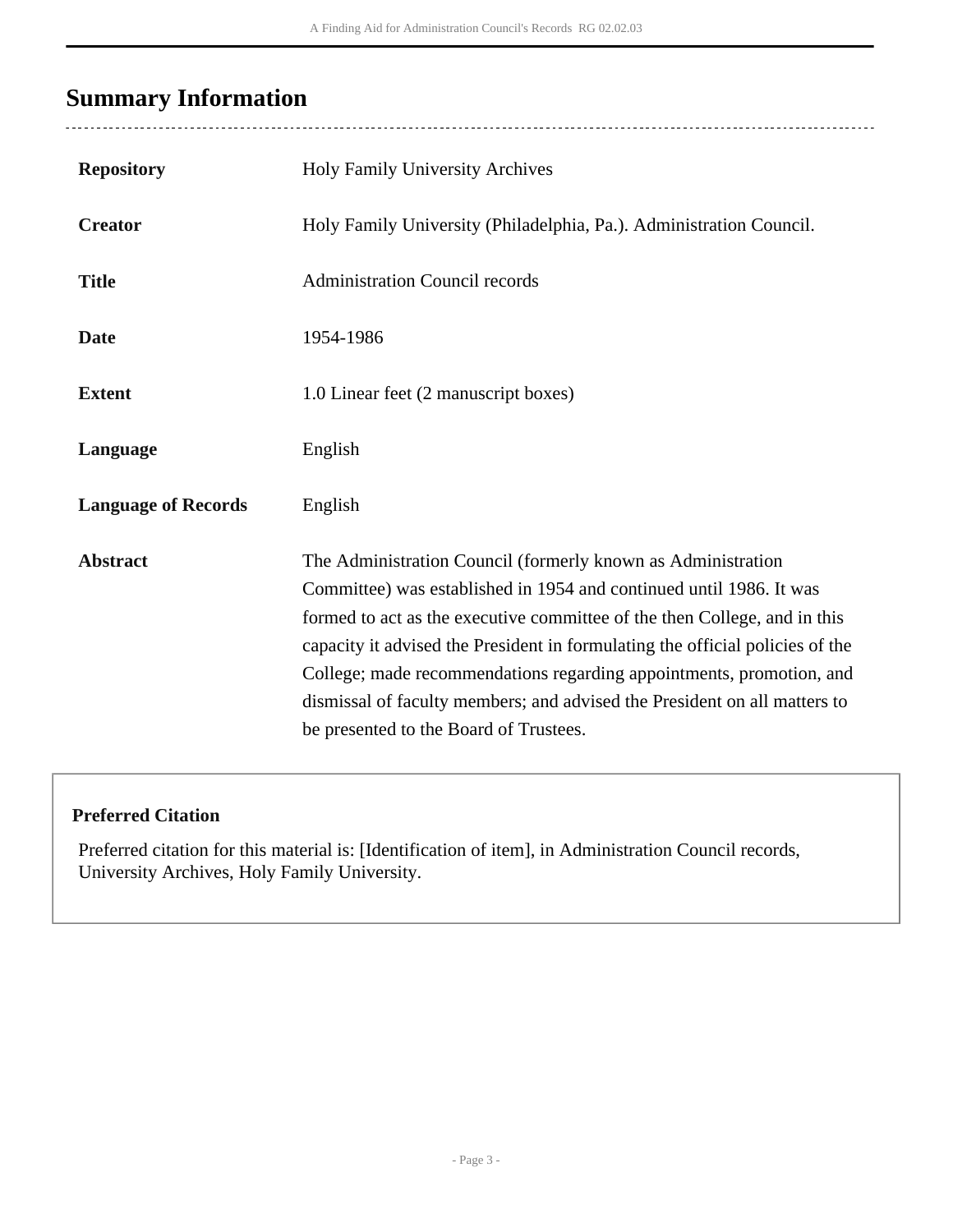### <span id="page-3-0"></span>**History**

The Administration Council was formed in 1954 and continued until 1986. From 1954 to June 1970, it was known as Administration Committee; thereafter, until the reorganization of the Council in 1986, it was known as Administration Council. It was formed to act as the executive committee of the University, and in this capacity it advised the President in formulating the official policies of the then College; made recommendations regarding appointments, promotion, and dismissal of faculty members; and advised the President on all matters to be presented to the Board of Trustees. The members of the first committee were Sister M. Neomisia Rutkowska, CSFN; Sister M. Florence Tumasz, CSFN; Sister M. Aloysius Sabacinska, CSFN; and Sister M. Misaela (Florianne) Zacharewicz, CSFN. The institution's administrative structure was basic, and each committee member represented, almost singlehandedly, executive, academic, finance and enrollment, and student life functions, respectively, reflecting a small college in its early foundation. Throughout the 1960s, the committee enlarged slightly due to additional administrative areas being represented. By the 1980s, it had enlarged to include several administrative offices and departments. Finally, in 1986, the Administration Council discontinued pursuant reorganization.

### <span id="page-3-1"></span>**Scope and Contents**

Administration Council records span 32 years from Holy Family's founding in 1954 to 1986. They include minutes only - typed and signed originals with an occasional photocopy interspersed. A few sets from the 1970s and 1980s include some reading material with the minutes. Records for the Administration Council conclude in 1986.

### <span id="page-3-2"></span>**Arrangement**

These records are arranged chronologically.

## <span id="page-3-3"></span>**Administrative Information**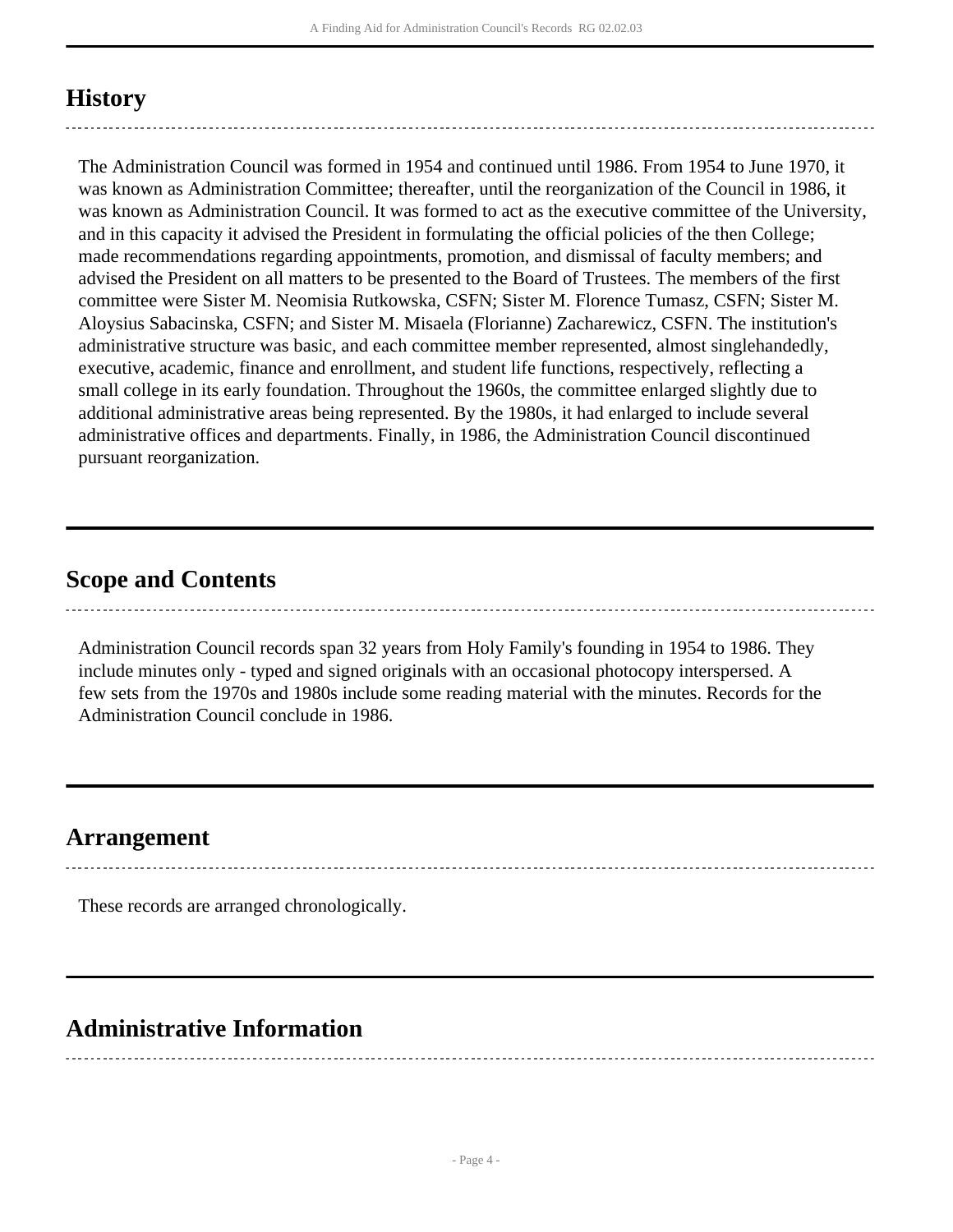#### **Publication Information**

Holy Family University Archives

#### **Conditions Governing Access**

Contact the University Archives for an appointment to access our records and for details regarding access restrictions which may apply due to university policy or legislation governing privacy issues.

#### **Copyright Notice**

 Copyright is retained by Holy Family University or other creators of items in these records/papers, or their descendants, as stipulated by United States copyright law.

#### **Conditions Governing Use**

Copyright restrictions apply. Please contact the University Archives with requests for copying and for authorization to publish, quote or reproduce the material.

#### **Source of Acquisition**

These records were transferred to the University Archives from the President's Office.

### <span id="page-4-0"></span>**Controlled Access Headings**

#### **Corporate Name(s)**

• Holy Family University (Philadelphia, Pa.).

#### **Genre(s)**

• minutes

#### **Geographic Name(s)**

- Pennsylvania
- Philadelphia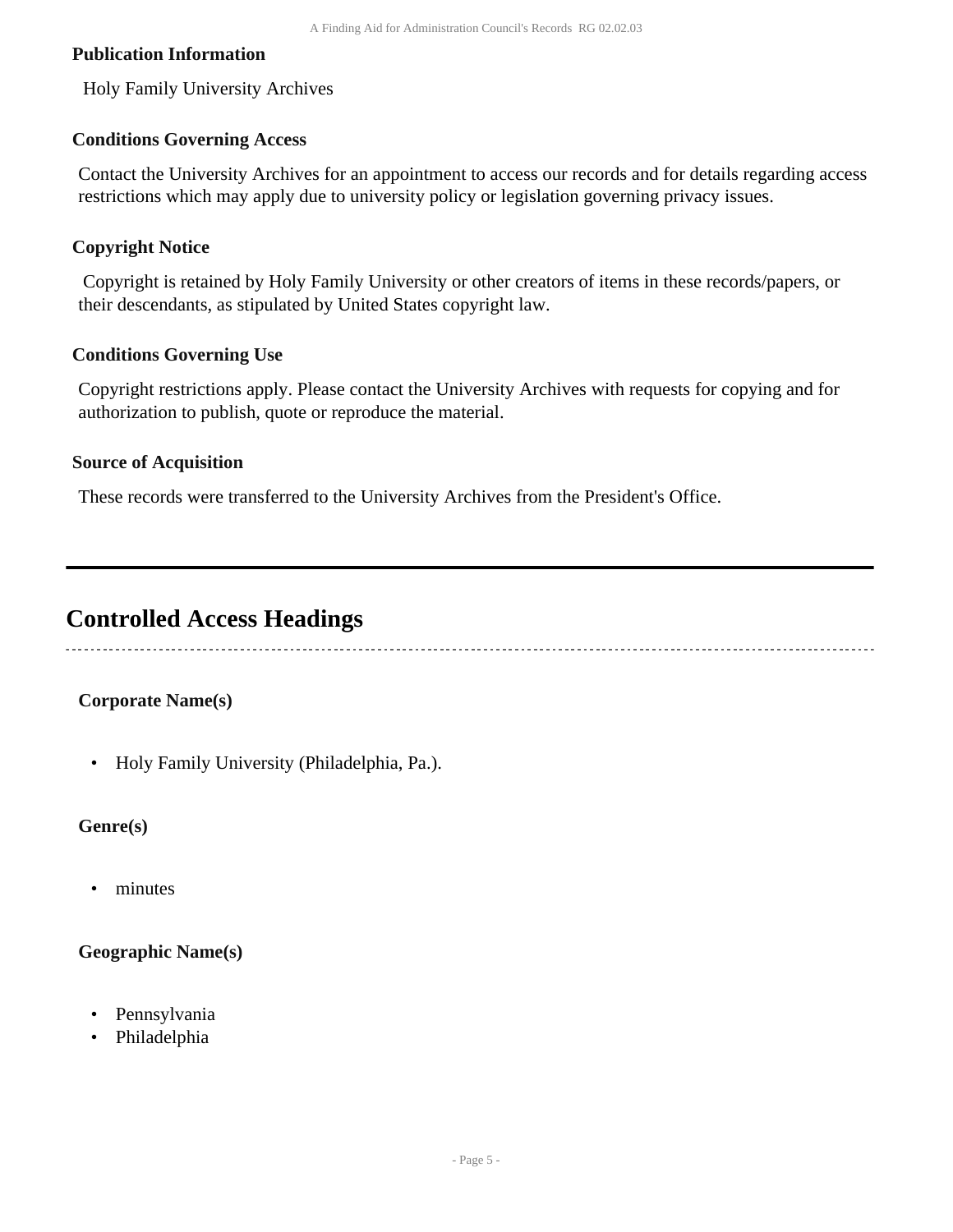### **Subject(s)**

- administration
- universities and colleges